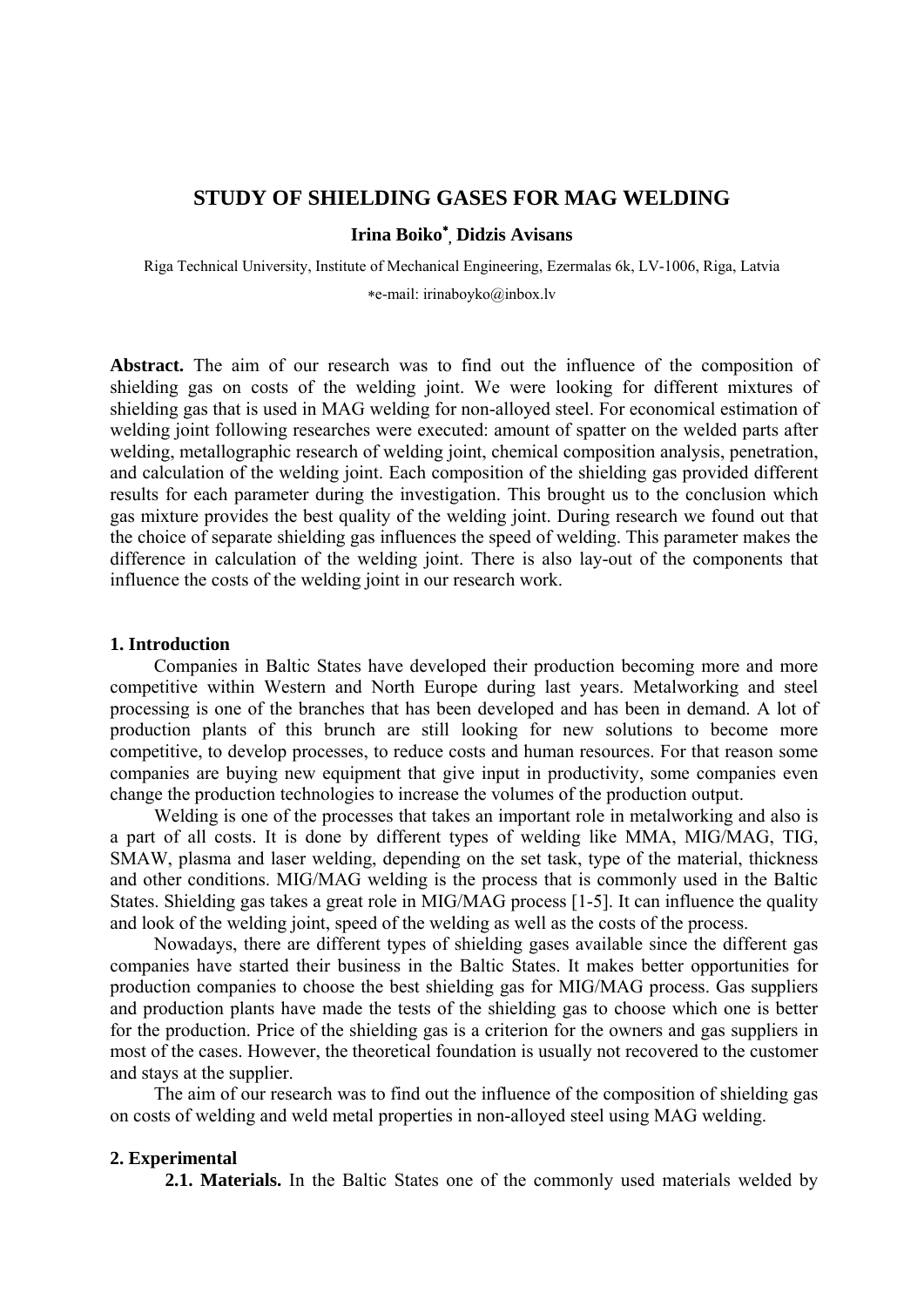MAG welding is structural steel S°235 [6]. The S°235 steel plates 150°mm x 75°mm with thickness 5°mm were used for the experiments. Chemical compositions of the workpiece and of the welding wire Autrod 12.51 (ESAB Company) are presented in the Table°1.

|              | Content of chemical elements, % |                         |       |       |                  |        |         |                |        |  |
|--------------|---------------------------------|-------------------------|-------|-------|------------------|--------|---------|----------------|--------|--|
|              | Fe                              | $\mathcal{C}_{0}^{(n)}$ | Si    | Mn    | $\boldsymbol{P}$ | S      | Cr      | $M_{O}$        | Ni     |  |
| Wire         | 97.25                           | 0.09                    | 0.83  | 1.45  | 0.011            | 0.010  | 0.03    | < 0.01         | 0.02   |  |
|              | Al                              | Co                      | Cu    | Nb    | Ti               | V      | W       | Pb             | Zr     |  |
|              | < 0.01                          |                         | 0.09  |       | < 0.01           | 0.01   |         |                | < 0.01 |  |
| <b>Steel</b> | Fe                              | $\mathcal{C}$           | Si    | Mn    | $\boldsymbol{P}$ | S      | Cr      | M <sub>o</sub> | Ni     |  |
|              | 99                              | 0.106                   | 0.186 | 0.381 | 0.008            | 0.009  | 0.024   | 0.01           | 0.039  |  |
|              | Al                              | Co                      | Cu    | Nb    | Ti               | V      | W       | Pb             | Zr     |  |
|              | 0.037                           | 0.01                    | 0.084 | 0.012 | < 0.01           | < 0.01 | < 0.007 | < 0.002        | 0.002  |  |

Table 1. Chemical composition of steel S235 and welding wire Autrod 12.51.

Five different shielding gases were used in our experiments:

 $CO<sub>2</sub>$  – cheapest shielding gas in the market. Recently, gas takes less roll in the production. It is more used in small workshops and household.

Ar 92  $%$  + CO<sub>2</sub> 8  $%$  - this is most expensive gas between the participants. Mostly used for robot welding and for thick materials. Gas supports welding with short arc and spray arc, increasing the productivity of the welding process.

Ar 82 % (80 %) +  $CO_2$  18 % (20 %) – mostly used as mixtures as well as 18%, as 20% in Baltic market. Gases are used with rather similar parameters. Mostly used in production as well as in household and small workshops where the look of the welding joint is important but the productivity is not themost important issue. This is one of the gases that is suggested from the welding equipment suppliers.

Ar  $75\%$  + CO<sub>2</sub> 25 % - is not very reputed gas. Very good shielding gas at very low welding parameters supports short arc. Neither, shielding gas is good for welding the covered steel with zinc. Next step changing shielding gas from  $CO<sub>2</sub>$ .

Ar 90 % +  $CO_2$  5 % +  $O_2$  5 % - is not wide spread shielding gas between participants in Baltic States. Gas supports short arc as well as spray arc.

Previously mentioned gases are in the range of different gas suppliers. AGA Company is one of the suppliers that have all of these shielding gases in the product range and it is the biggest gas supplier in the Baltic States. The names and more precise content of the gases are shown in the Table°2.

| N <sub>0</sub> |                 |     |                 |                |      |                 |
|----------------|-----------------|-----|-----------------|----------------|------|-----------------|
|                | Name            | Ar  | CO <sub>2</sub> | O <sub>2</sub> | NO   | Label           |
|                | MISON®18        | 82  | 18              |                | 0,03 | M18             |
|                | MISON®25        | 75  | 25              |                | 0,03 | M <sub>25</sub> |
|                | CORGON®3        | 90  |                 |                |      | C3              |
|                | MISON®8         | 92  |                 |                | 0,03 | M8              |
|                | $\mathrm{CO}_2$ | 100 |                 |                |      | $CO_{2}$        |

Table 2. Chemical composition and names of shielding gases, supplied by AGA Company and used in these study.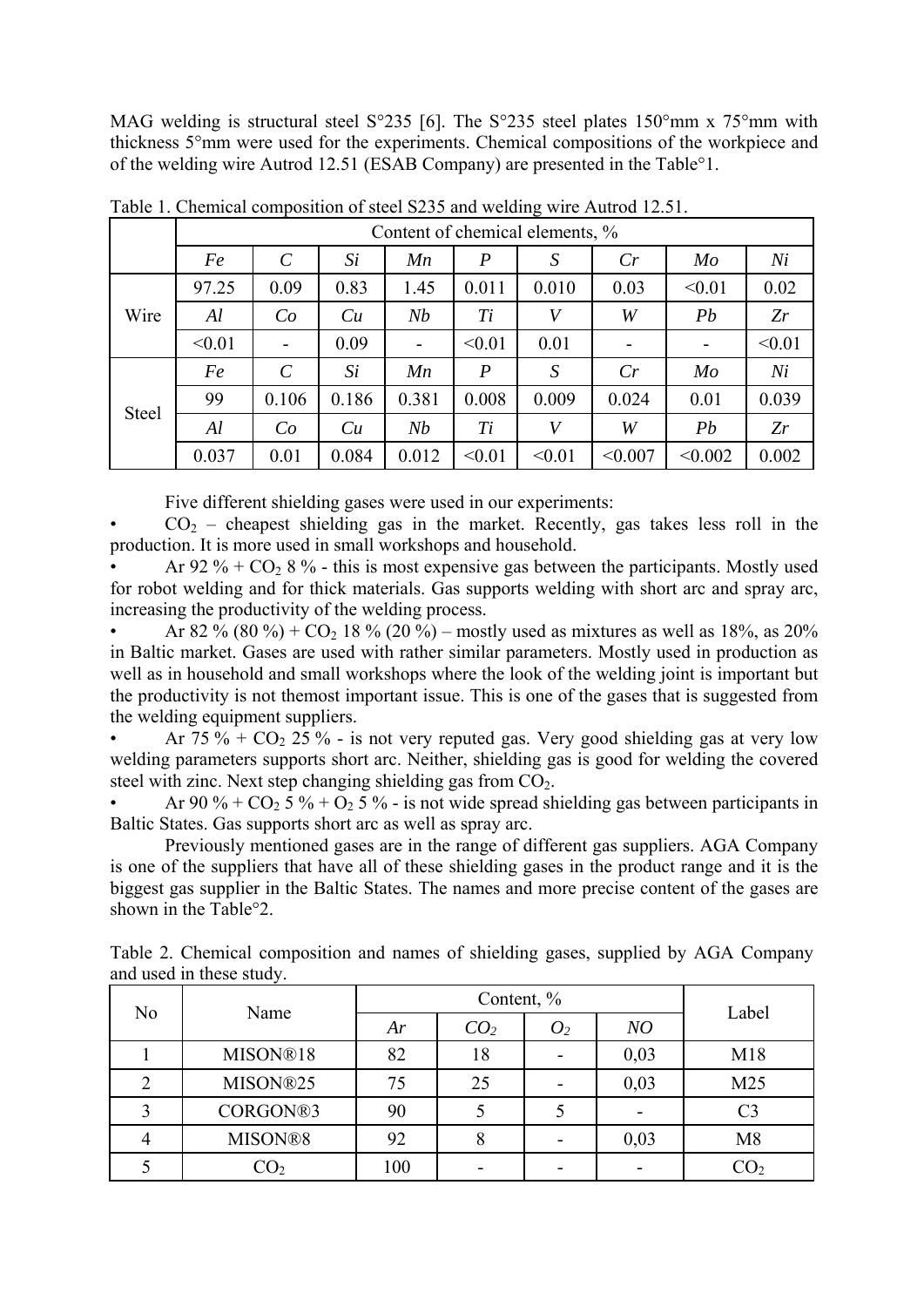**2.2. Experimental procedure.** S°235 samples were welded as T-joint in PB position in direction from right to left side. The view of welded joint is shown in Fig. 1. The criterion for welder was to set the parameters that afford wavelet of the welding joint between 4…5 mm.



Fig. 1. View of S°235 welded T-joint.

Welding parameters of the experiments are given in the Table<sup>o</sup>3. When the parameters were set for each sample separately, the times of the each welding procedure were recorded.

| Parameters                          | M18              | M <sub>25</sub> | C <sub>3</sub> | M8   | CO <sub>2</sub> |
|-------------------------------------|------------------|-----------------|----------------|------|-----------------|
| Current $(A)$                       | 161              | 158             | 158            | 171  | 215             |
| Voltage $(V)$                       | 22.1             | 21.9            | 21.9           | 23   | 25.9            |
| Welding wire speed (m/min)          | 9                | 8               | 8              | 10   | 10.3            |
| Shielding gas consumption $(l/min)$ | 15               | 15              | 15             | 15   | 15              |
| Welding joint length                | $150 \text{ mm}$ |                 |                |      |                 |
| Welding time (sec)                  | 9,8              | 11,3            | 11,3           | 8,5  | 12              |
| Welding speed (mm/min)              | 920              | 800             | 800            | 1060 | 750             |

Table 3. MAG welding parameters, using different shielding gases.

**2.3. Testing of welded samples.** Different types of tests were done with the samples after the end of welding:

- Visual test test on spatter after welding;
- $\bullet$  Chemical test chemical analyses of the welding joint after welding;
- Penetration test penetration performance for each sample;
- Microscopic test test of the welding joint structure  $(x200)$ .

Visual test was shown, that the surface with most spatter on the sample were made by welding with  $CO<sub>2</sub>$  as shielding gas. All of the other shielding gases showed a good performance and all the samples were clean. It means that there is no need for additional cleaning of the metal parts after welding. It reduces the costs of the end product.

Chemical analyses of the welding joint were made by using the optical spectrometer PMI-MASTER PRO. After penetration test (macroscopic test) the microscopic test was executed. All samples were cut into small pieces and grinded until there were no scratches on them. By using the digital microscope and the program NEXSYSS Image EXPERT we were able to get the pictures of the welding joint structure with x 200 (times) enlargement.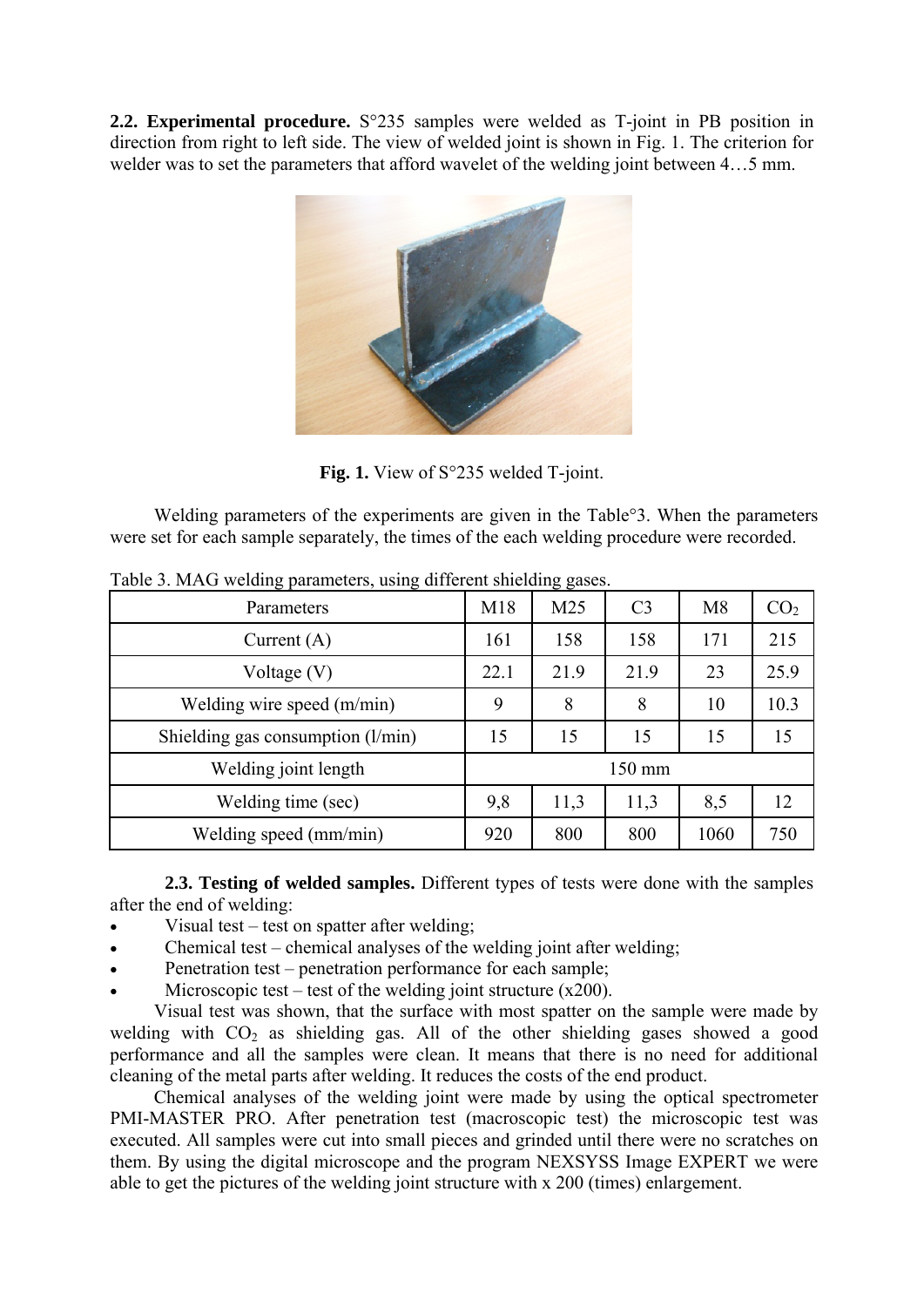### **3. Results and discussion**

**3.1. Chemical composition and microstructure.** The results of the chemical analyses of the material of the welding joint after welding are shown in the Table°4. In general, the chemical composition of the weld metal was dependent of used shielding gas. For most elements the variations were not very significant, but for elements such as C, Si, Mn, P and S these variations are considerable (Table°4). You can find that  $CO<sub>2</sub>$  as a shielding gas shows the worst result between all gases in relation to the composition of weld metal. A lot of important micro alloying elements was burned out from the weld metal. It can influence the strength of the welded parts during the exploitation  $[1, 2, 5]$ .

| Gases           | Content of chemical elements, % |       |       |       |                  |                  |         |         |        |         |  |
|-----------------|---------------------------------|-------|-------|-------|------------------|------------------|---------|---------|--------|---------|--|
|                 | Fe                              |       | Si    | Mn    | $\boldsymbol{P}$ | $\boldsymbol{S}$ | Cr      | Ni      | Ti     |         |  |
| M18             | 95,8                            | 0,637 | 1,41  | 1,50  | < 0.005          | 0,007            | 0,0773  | 0,0406  | 0,0178 | 0,0125  |  |
| M <sub>25</sub> | 92,7                            | 0,488 | >2,25 | >2,5  | >0,125           | 0,236            | 0,0499  | 0,0383  | 0,0204 | 0,0150  |  |
| C <sub>3</sub>  | 95,3                            | 1,00  | 1,35  | 1,00  | 0,0339           | 0,0494           | 0,0268  | 0,0209  | 0,0245 | < 0.002 |  |
| M8              | 93,8                            | 1,15  | ,28   | 1,45  | >0,125           | >0,4             | 0,0932  | 0,0433  | 0,0176 | 0,0147  |  |
| CO <sub>2</sub> | 98,5                            | 0,366 | 0,485 | 0,533 | < 0.005          | < 0.005          | < 0.005 | < 0.005 | 0,028  | < 0.002 |  |

Table 4. Chemical composition of material of the welded joint (fragment).

There were made tests with rather similar shielding gases by Mr. I. Uygur and Mr. B. Gulenc in their research work "The effect of shielding gas compositions for MIG welding process on mechanical behavior of low carbons steel" [7]. Graph in the Fig. 2 displays that the yield stress for the joint with  $CO<sub>2</sub>$  is the lowest between all shielding gases. Also it is becoming lower as the Oxygen is used in the shielding gas mixture. The content of the manganese is lower for  $Ar + CO_2 + O_2$  then for other mixtures of  $Ar + CO_2$ . Oxygen that is taking place in the mixture is supporting the burning of the micro alloying elements in the welding pool. This explains why, for example, manganese is less content in the welding joint that can cause the weaker strength of the joint.



**Fig. 2.** Yield and tensile strength of the welding joint [7].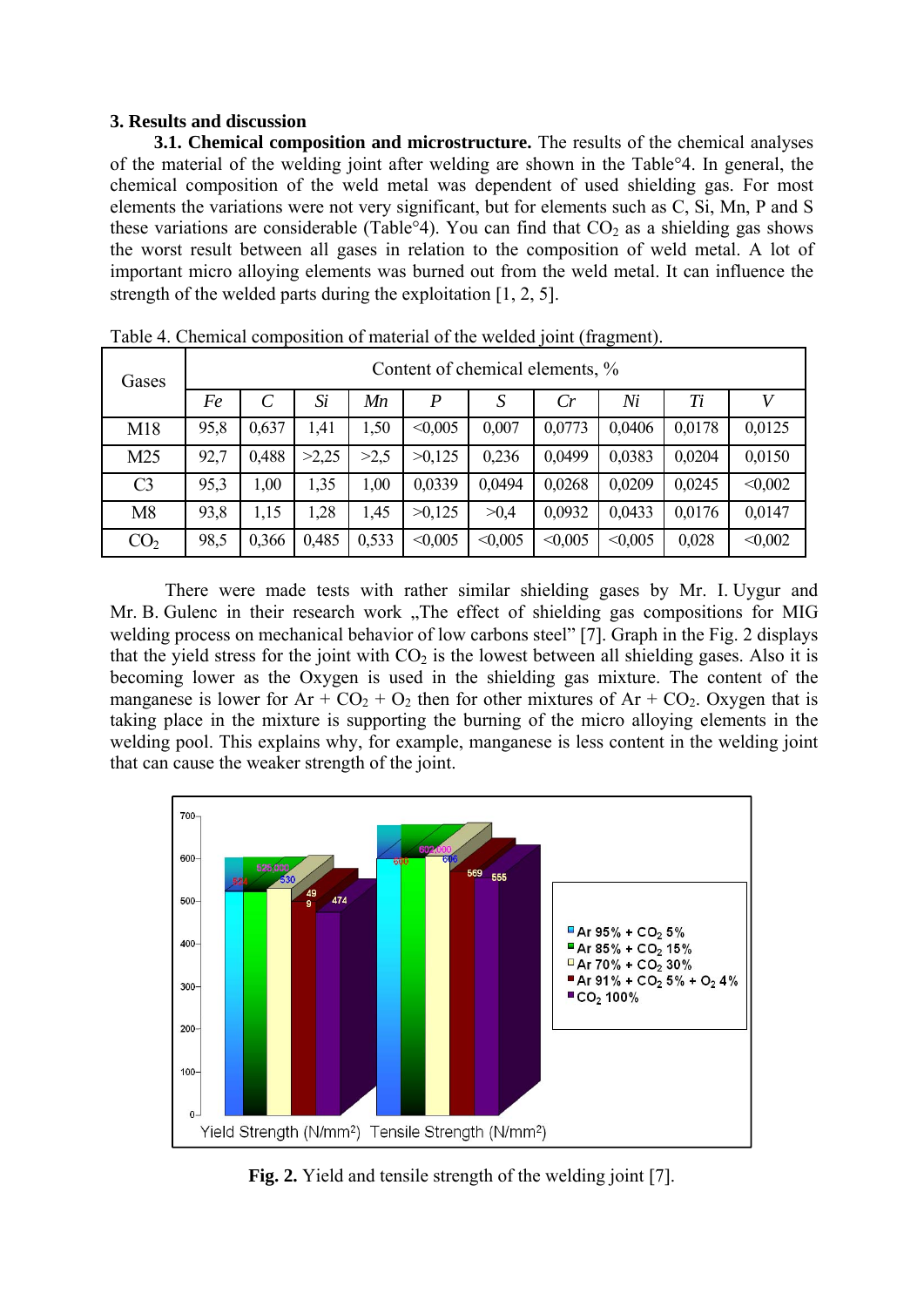As we can see from Fig. 3 the shielding gas influence on microstructure of material of welding joint too. The most homogeneous structure is received, using shielding gas MISON®8 (Fig. 3 d). It is evident that an increase in  $CO<sub>2</sub>$  content in the shielding gas as well as applying of  $O_2$  in the mixture of gases (Fig. 3 c) increases the grain size due to the higher heat input.

Degree of oxidation is high for pure  $CO<sub>2</sub>$  and increases with higher quantities of  $CO<sub>2</sub>$ and or  $O_2$  in the shielding gas. The presence of a very high volume fraction of inclusions may initiate premature ductile fracture [8].



**Fig. 3.** Microstructure of the weld metal using different shielding gases: a)MISON®18; b) MISON®25; c) CORGON®3; d) MISON®8; e) CO<sub>2</sub>.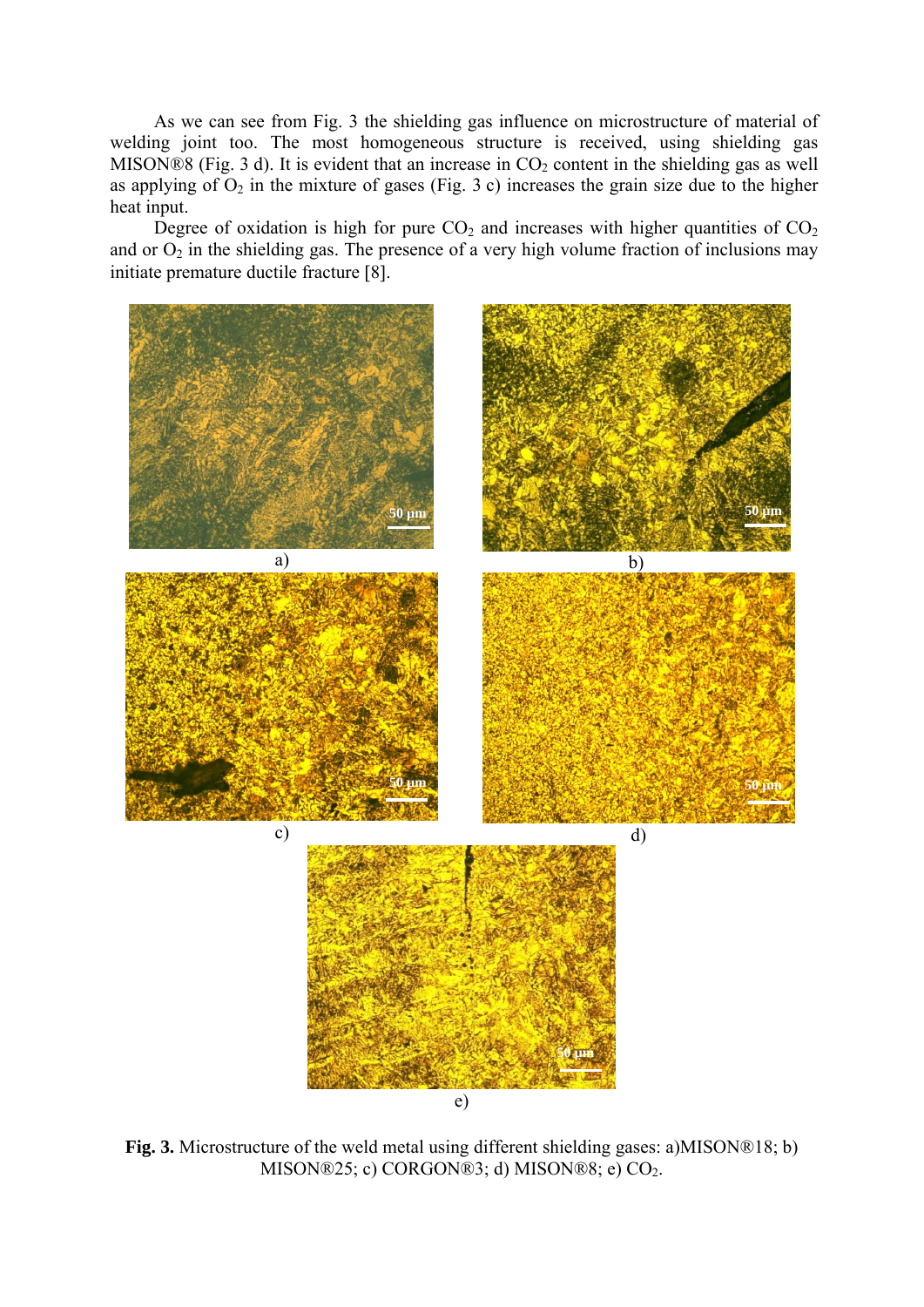**3.2. Penetration level.** The next step of the experiments was to find out the quality of the welding joint from the penetration point of view. The degree of penetration and side wall fusion, size and position of the welds are important factors, because they all reflect the quality of the weld. We cut samples into pieces and then grinded them until the structure of the penetration was recovered. The macrostructure of the welded samples is presented in Fig. 4.



**Fig. 4.** Penetration view of the weld using different shielding gases: a) MISON®18; b) MISON®25; c) CORGON®3; d) MISON®8; e) CO<sub>2</sub>.

It is shown that the penetration is the best for the  $CO<sub>2</sub>$  shielding gas. This might be described with the short circuit that forms when the welding wire is melt in the welding pool. This is also the reason where the spatters after welding with  $CO<sub>2</sub>$  come from. The same time this short arc also melts the base material and it forms a wide and good penetration.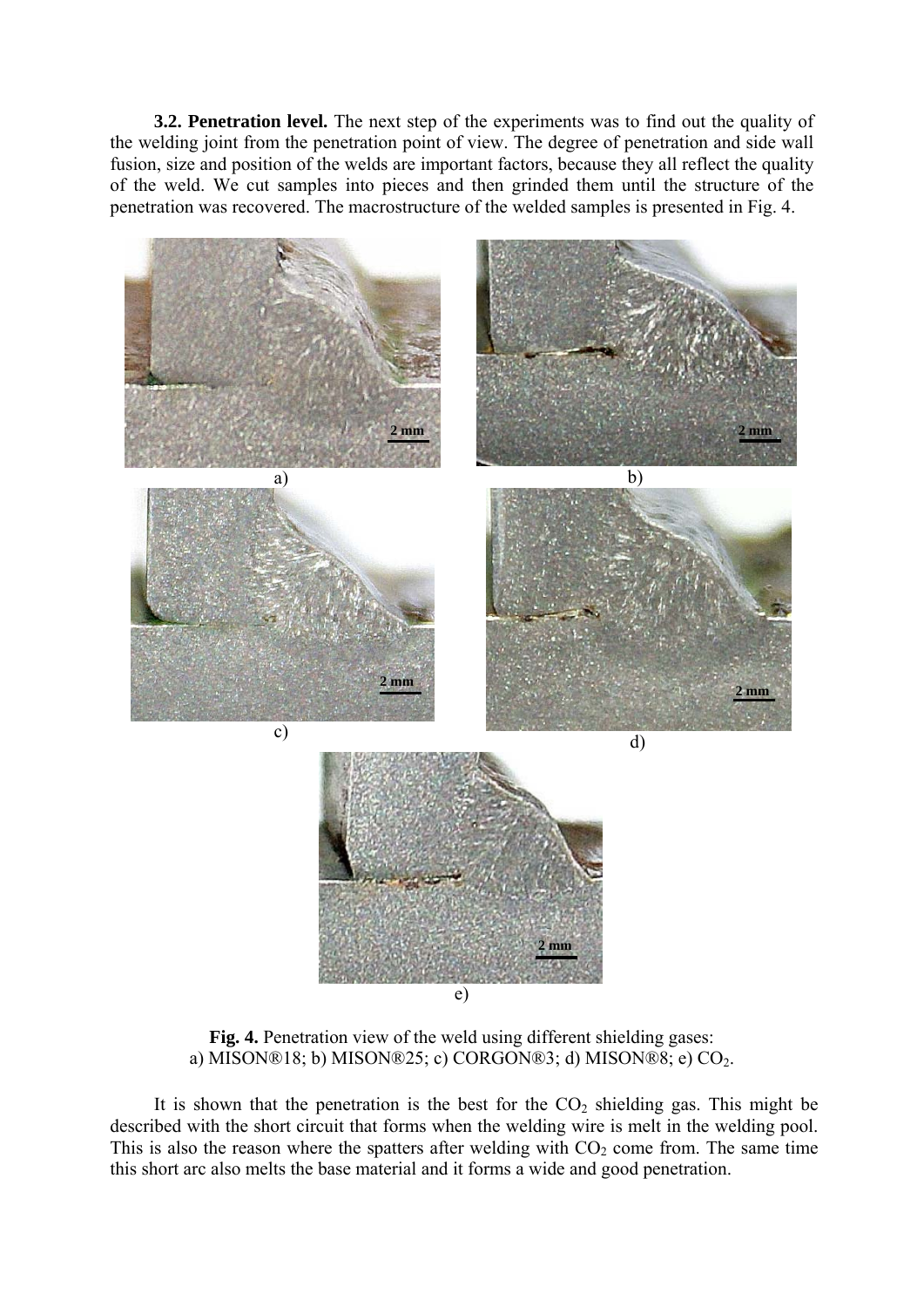The worth penetration was performed by the shielding gases with  $Ar + CO_2 + O_2$ . Shielding gas with  $O_2$  content might have rather interesting influence on the welding pool. Oxygen is working in two ways during the whole arc process:

• First, it rises the temperature in the welding pool as the melted material becomes more viscous and stays on the top of the welding pool;

• Second, oxygen creates an oxide layer on the bottom of the welding pool so that the arc cannot burn it when the next drop of the welding wire reaches the welding pool [9].

Spatters do not appear a lot during the welding process because of the high temperature and very good melted metal in the welding pool.

Shielding gas mixtures with different content of  $CO<sub>2</sub>$  performs a good penetration. Depending on the quantity of  $CO<sub>2</sub>$  we can see how deep the penetration is and how fast welding process should be done to create a good and nice looking welding joint. Smaller or bigger drops of the melted welding wire falls into the welding pool during the welding. The size of the droplets depends on the chosen welding parameters and shielding gas. The higher the parameters and less  $CO<sub>2</sub>$  content in Ar the droplets are getting smaller. This is why the spatters during welding do not appear so much in welding with mixture where  $CO<sub>2</sub>$  is 8 % in Ar.

**3.3. Cost of the welding joint**. The welding time was set during the experiments for each sample as it's described previously. This step was done with an aim to find out the influence of the shielding gas on the costs of the welding process. We can easily calculate the welding speed of the process as we know the length of the sample and the arc time. Nevertheless, we can also calculate the volume of shielding gas and amount of the welding wire used as these parameters are displayed on the gauge and welding equipment. American scientists in their article "7 effects of shielding gas" [10] wrote that shielding gas takes only 5 % of whole welding process costs. The greatest part of the costs takes the salary for the welder

Taking into account previously mentioned we can understand that the costs depend on the time spent for welding. As faster you weld as cheaper the labour force and welding costs are. Important roll of the welding takes the spatters that stay on the welding peace. Spatter is the welding wire that is melted but hasn't stayed in the welding pool. It means that only a part of the fed welding wire is used in the welding joint. Some companies have calculated the coefficient of efficiency of the welding wire depending on the shielding gas. From 80 to 90 % of welding wire stays in the welding joint by using the  $CO<sub>2</sub>$  as the shielding gas.

To make the calculation more objective we decided to take the average welder salary in Latvia. We asked 10 steel processing companies for the information about the salary level for the best welders in their companies. It gave us possibility to adopt these figures to our calculation. The price for the welding wire was given by ESAB Company and price for the shielding gas was supplied by gas supplier AGA Company.

Methodology of calculation of the total cost of the welded joint is presented in the author's paper [11]. Prices of welding materials and calculated costs for the examined samples are collected in the Table<sup>o</sup>5 and shown as a graph in the Fig. 5 below. First of all it proves that American scientists  $[10]$  were correct regarding influence of shielding is 5 % but only in the case of  $CO<sub>2</sub>$ .

However, shielding gas takes more roll in welding costs when the Ar mixtures are used. Labour force costs are similar in both applications  $-CO<sub>2</sub>$  and Ar mixtures. It is also interesting to see that the influence of the welding wire that stays in the welding pool gives the influence on welding costs. It's taking more share in the joint made by  $CO<sub>2</sub>$  with even more then 10 % difference against that joint made by Ar mixture MISON®8.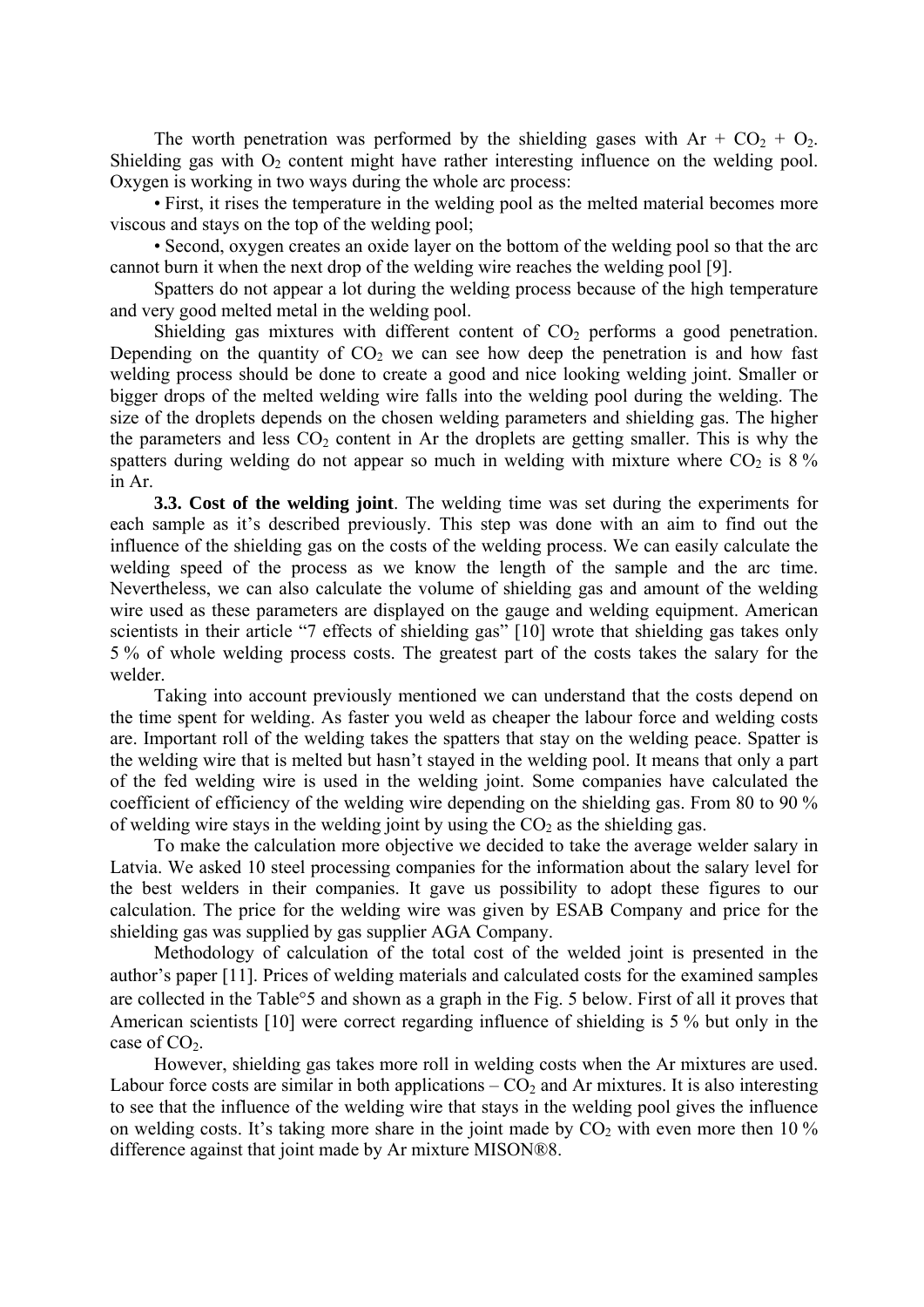|                                         | $MISON^{\circledR}18$ | $MISON^{\circledR}25$ | $CORGON^@3$ | $MISON^{\circledR}8$ | CO <sub>2</sub> |
|-----------------------------------------|-----------------------|-----------------------|-------------|----------------------|-----------------|
| Price <sub>w.w.</sub><br>Welding wire   | 1.90                  | 1.90                  | 1.90        | 1.90                 | 1.90            |
| Price <sub>sh.g.</sub><br>Shielding gas | 6.27                  | 5.90                  | 6.80        | 7.13                 | 1.07            |
| $Cost_{w.w.}$<br>Welding wire           | 0.11                  | 0.11                  | 0.11        | 0.11                 | 0.18            |
| Costs <sub>sh.g.</sub><br>Shielding gas | 0.10                  | 0.12                  | 0.13        | 0.10                 | 0.03            |
| Costs <sub>lab.</sub><br>Labour         | 0.25                  | 0.28                  | 0,29        | 0,21                 | 0,29            |
| $Costs_{tot.}$<br>Welding process       | 0.46                  | 0.51                  | 0.53        | 0.42                 | 0.50            |
| $Costs_{w.i.}$<br>Welding joint         | 0.070                 | 0.077                 | 0.078       | 0.064                | 0.074           |

Table 5. Results of calculation of the cost of the welded joint (EUR).



**Fig. 5.** Graph of calculation of the cost of the welded joint.

## **4. Conclusions**

During investigation it was revealed, that different shielding gas gives different influence on welding process, welding joint quality and also on the welding costs. Some of the most important conclusions are displayed below:

• The chemical composition and microstructure in S°235 weld metals, as well as weld penetration and Yield and tensile strength of the welding joint are influenced by  $CO<sub>2</sub>$